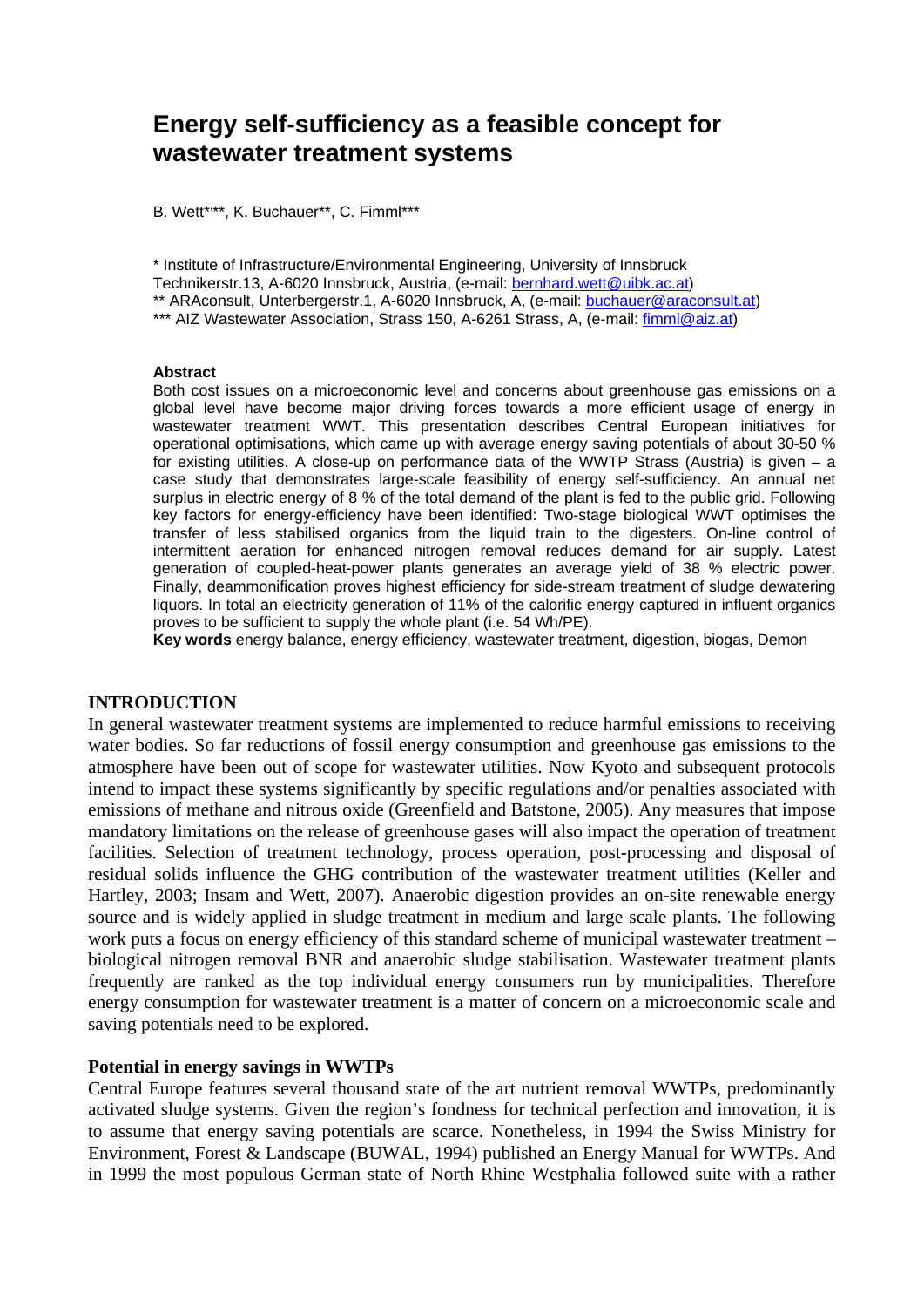similar Energy Manual (MURL, 1999). The declared objectives of these efforts are knowledge transfer related to the use of energy at WWTPs, the definition of a standardised approach for energy optimization, a reduction of operation cost and last but not least a reduction of  $CO<sub>2</sub>$  emissions. Hence in either case the Energy Manuals include (i) an elaborate manual describing the background of energy consumption at WWTPs, both as what refers to electricity and to thermal energy; (ii) a clear-structured guiding strategy for the implementation of energy optimization at WWTPs.

The suggested strategy is a two-stage approach. The first stage represents a screening phase: Operation data is collected and a small number of key parameters are derived thereof. For instance, for large WWTPs MURL (1999) targets electricity consumption according to Figure 1, a specific biogas yield of > 475 l/kg volatile dry solids entering sludge digestion, as well as self-sufficiency for electric and thermal energy of 90% and 99%, respectively. This is not yet complete energy selfsufficiency, but it clearly indicates that full self-sufficiency is not out of reach.



**Figure 1.** Targets for electricity consumption at WWTPs according to MURL (1999)

The findings of the screening stage often enable the definition of short-term optimization measures, which typically do not even incur any investment cost. Finally, after screening a decision has to be taken on the need for a subsequent more detailed optimization stage. In such a case there will be an in-depth analysis of each and every treatment stage and of all electro-mechanical installations. Both short-, medium- and long-term measures for energy optimization are defined and their respective economic viability is assessed.

Now, after about 10 years practical application of these Manuals, a large number of WWTPs has undergone such energy optimizations. And the results are highly surprising:

- Switzerland (Müller *et al.,* 2006): Two thirds of all WWTPs in Switzerland have already undergone energy analysis. Because of that, energy cost has been reduced by an astounding average of 38% so far. 2/3 of this cost reduction is due to increased electricity production from biogas, 1/3 is due to "real" savings. Major efficiency increases were realised in the biological stage and with improved energy management. Current savings amount to 8 million EUR/a. Over an investment life-span of 15 years this equals 120 million EUR.
- Germany (Müller and Kobel, 2004): So far 344 WWTPs in North Rhine Westphalia (NRW) have undergone energy analysis. And the findings indicate that energy cost can be reduced by an even higher margin than in Switzerland, that is by an average of 50%! Energy optimisation typically proves financially attractive for WWTPs, with potential savings being larger than the required investments. Extrapolation of findings in NRW leads to an overall savings potential in Germany equalling 3 to 4 billion EUR over 15 years.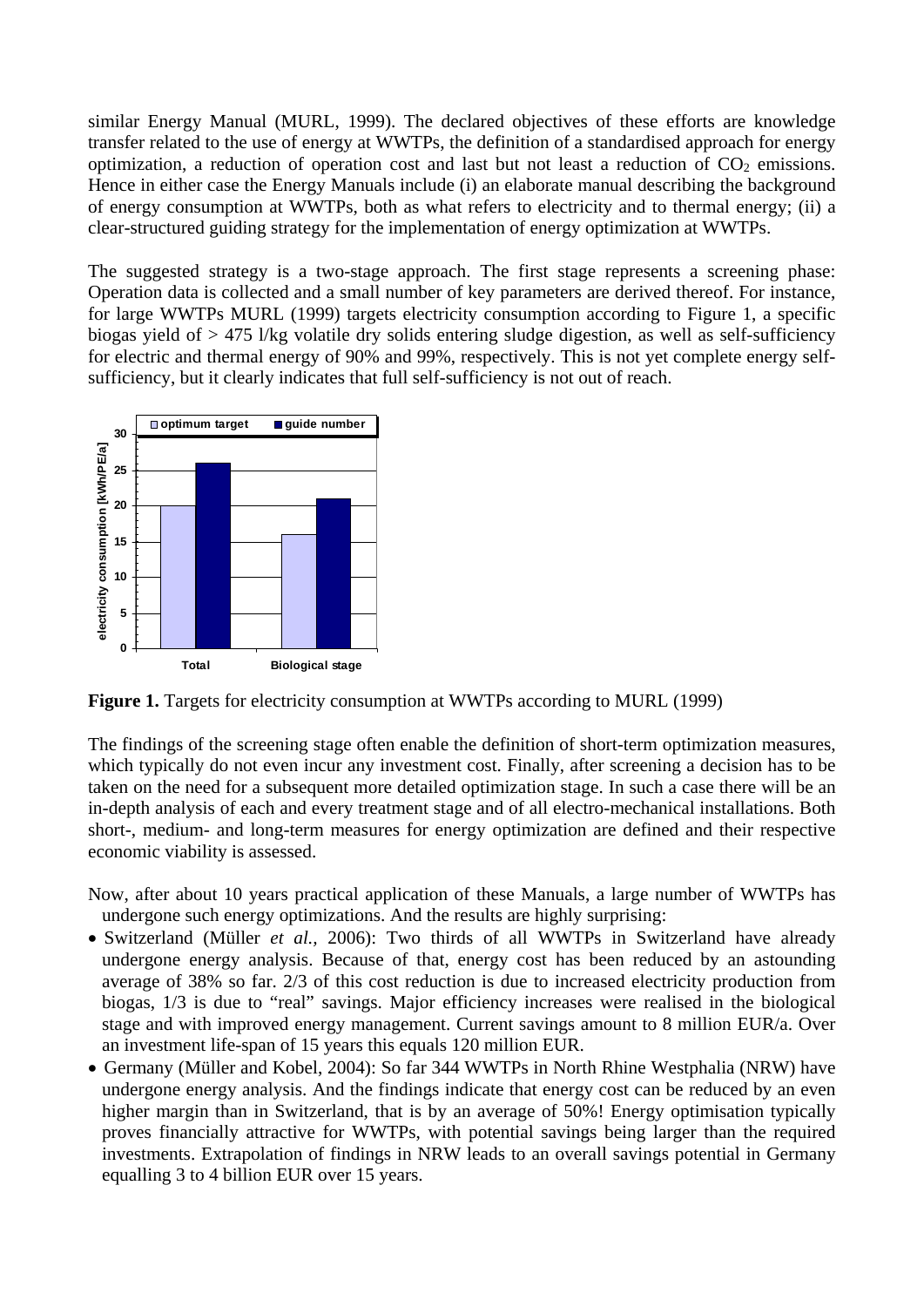• Austria: There, a somewhat different path has been followed than in the two above cited countries. Austria did not produce another Energy Manual, but instead promoted benchmarking. That is, all existing about 950 WWTPs with a total of about 20 million design PE were invited to take part in a benchmarking process, which annually compares individual cost figures with the overall national performance. Participation is voluntary and any individual data remains unknown to all other participants. Thus a participating WWTP is informed just about its own data in comparison to the overall benchmarks, medians, etc. The first such benchmarks were developed for the year 1999 (LFUW, 2001), the latest publicly available data refers to the year 2004 (Lindtner and Ertl, 2006). The comparison stimulates a kind of competition between WWTPs and the ambition to improve. For practical advice on possible energy optimizations, of course, the Swiss and German Energy Manuals could be used advantageously. Just how much key figures changed within this short 5-year period is depicted in Figure 2. The presented total operation cost numbers include all kinds of operation cost, that is WWTP staff, administration, cost for third parties, chemicals and materials, disposal of sludge, sand and screenings, other cost and not least energy cost. Within that 5-year period the relative contribution of energy cost to the benchmark has shrunk by about 30%, and thus constitutes the single most relevant factor for overall reduction of the operation cost benchmark. Consequently, the median of energy cost for large WWTPs has meanwhile fallen to about 1,0 EUR/PE/a, with the best performing WWTPs already approaching zero energy cost.



**Figure 2.** Total operation cost for Austrian WWTPs participating in benchmarking [EUR/PE/a]

In sum, those allegedly perfect European WWTPs offer an astounding average energy saving potential of about 30-50% without the need to compromise on treatment efficiency. It is hence to assume that the worldwide existing energy saving potential at WWTPs is enormous. In the light of discussions about global warming and a need for reduced  $CO<sub>2</sub>$  emissions, thus wastewater treatment definitely is a sector where action is needed, effective and financially attractive.

# **Energy balance of WWTPs**

It is a known fact that the potential energy available in the raw wastewater influent exceeds the electricity requirements of the treatment process significantly. Energy captured in organics entering the plant can be related to the COD load of the influent flow. Based on calorific measurements presented by Shizas and Bagley (2004) a capita specific energy input of 1760 kJ per PE in terms of 120 g COD of organic matter can be calculated. This specific organic load is subjected to aerobic and anaerobic degradation processes, partly releasing the captured energy. Three different categories of energy from carbo-hydrate degradation are differentiated –  $E_T$  thermal energy,  $E_S$ syntheses energy and  $E<sub>E</sub>$  electricity.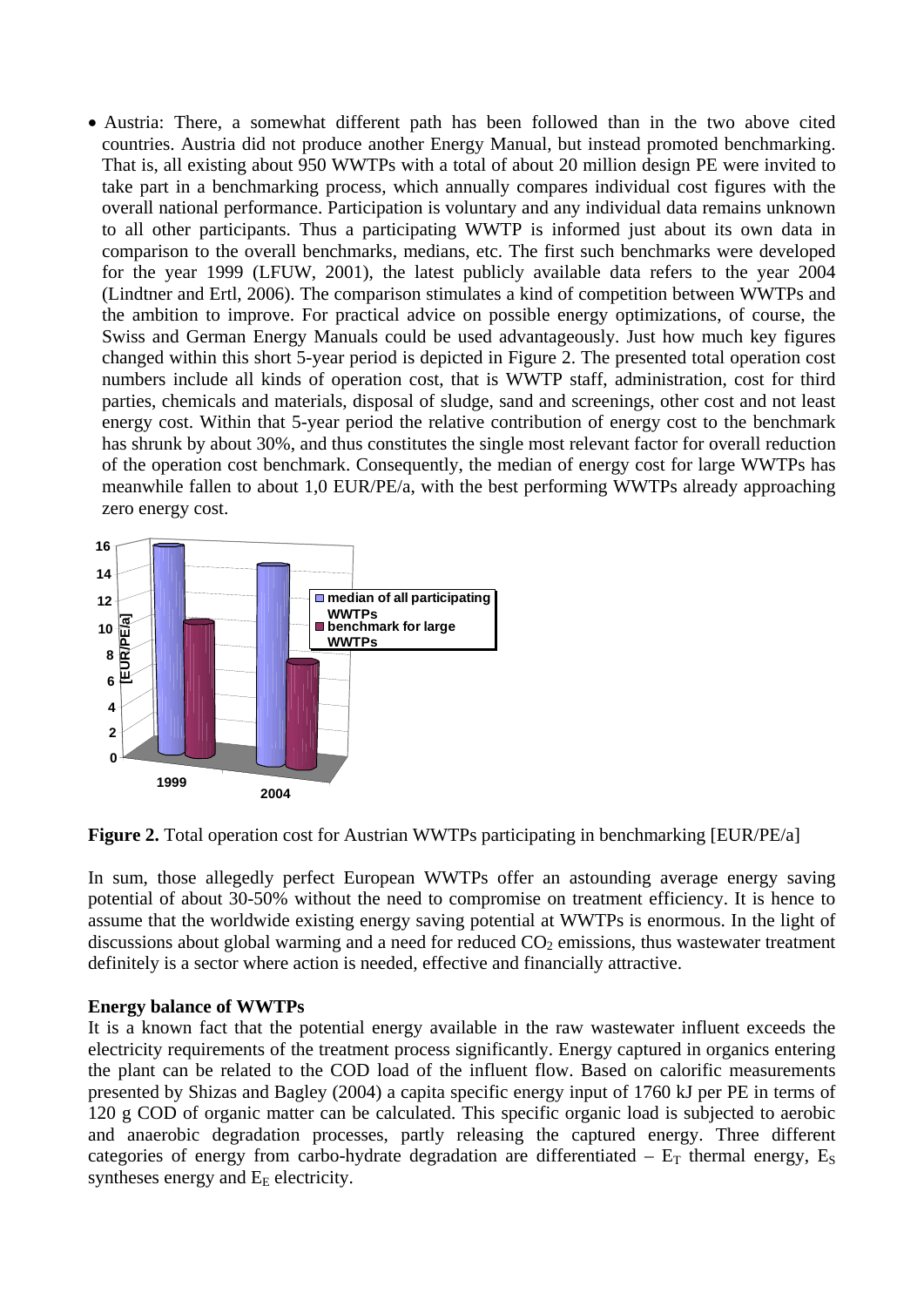

Aerobic metabolism yields a large amount of energy which can hardly be put to good use. Syntheses energy generation means high excess sludge production and biogenic heat as a byproduct of microbial growth is consumed for wastewater heating without significant impact due to high dilution. Anaerobic digestion generates much less syntheses energy – therefore minor biomass production – and less thermal energy, which shows more impact because of high concentrations in the solids train. A major part of the energy content remains captured in methane. This amount of energy is easily accessible for incineration technology and can be transformed by a coupled heat power plant CHP to both electrical and usable thermal energy. These energy products can be recycled to the origin of the process chain and on one hand drive the aeration system and on the other hand heat the digesters.

Obviously there are two treatment trains with different metabolism pathways and with different energy yields. The process engineering goal is a diversion of as much organics, i.e. energy, from the aerobic liquid train to the anaerobic solids train. Compliance with nutrient removal requirements remains the overriding objective, of course. In Figure 3 the main energy fluxes – separately for calorific and thermal energy – related to wastewater, sludge and biogas are displayed. The PEspecific calorific energy input to the plant of 1760 kJ/PE corresponds to 120 g COD/PE and the thermal energy flux of 14100 kJ/PE corresponds to 200 L/PE at 16.8 °C (see case study Strass). The specific biogas yield from mesophilic digestion is assumed to 26 L/PE (575 kJ/PE) and electrical cogeneration efficiency is 38%. The assumed biogas potential equals 33% of the influent calorific energy and electricity 12% of it. Significantly higher heat losses in calorific energy balance in the liquid train of about 22% compared to the digester (3%) underline difference in microbial synthesis.



**Figure 3.** Flow scheme of the potential calorific and thermal energy content of wastewater in comparison with energy fluxes between the liquid train, the solids train and the CHP, respectively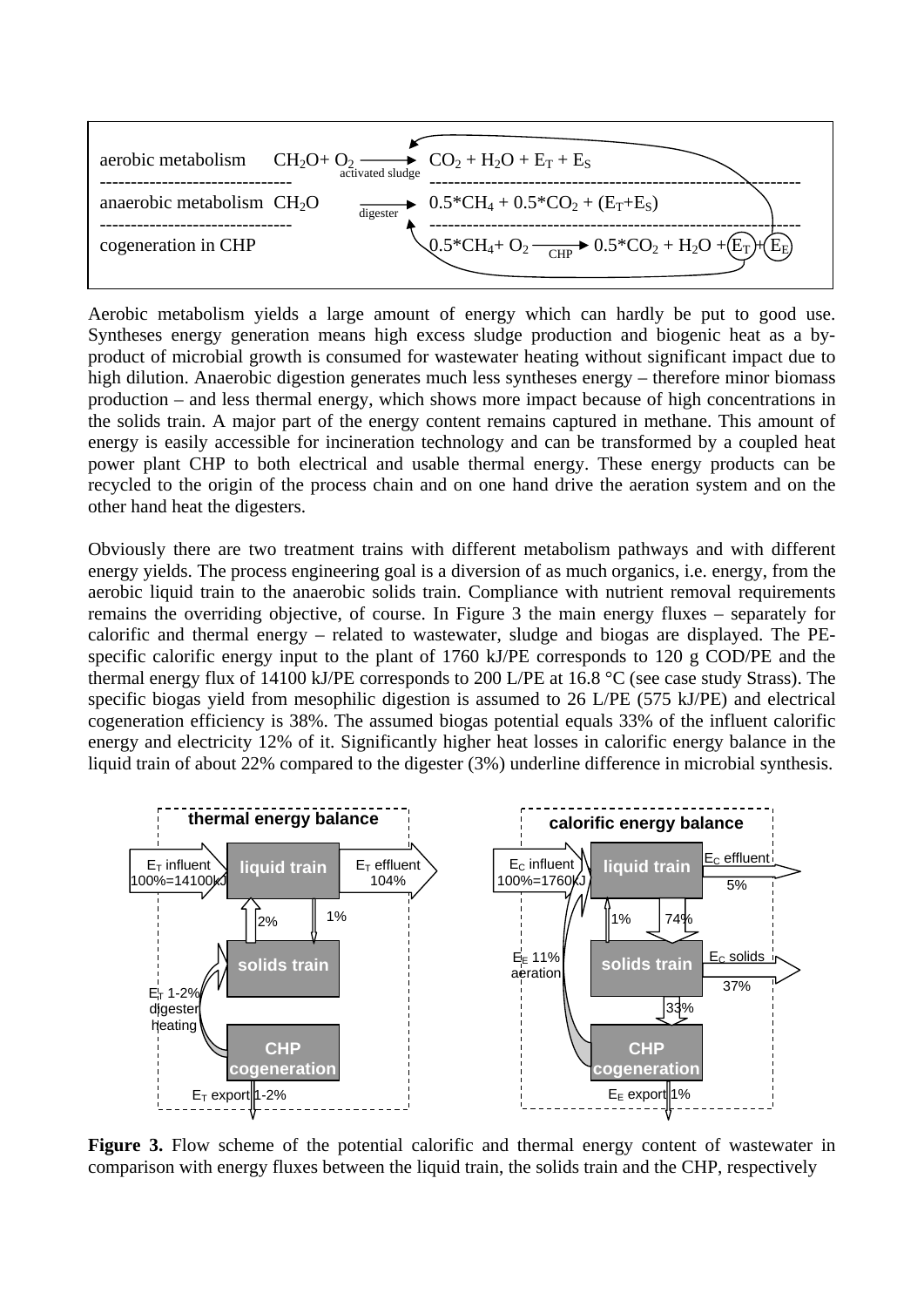### **METHODS**

Already in the introductory section energy values have been related to person equivalents PE in order to generate comparable performance figures. The same procedure applies to the operational data of WWTP Strass, a case study of an energy balance without relevant sources and demands of extra energy. The plant operators are much aware of measuring electricity consumptions of individual unit processes. Measured states of COD and nitrogen compounds have been analysed by means of the acknowledged biokinetic model ASM1 implemented in the SIMBA process simulator.

# **CASE STUDY WWTP STRASS**

The municipal WWTP Strass provides a two stage biological treatment (A/B plant) to treat loads varying from 90000 to more than 200000 PE weekly averages depending on tourist seasons. In total 31 communities are draining their sewage to this plant. The high loaded A-stage with intermediate clarification and a separate sludge cycle eliminates 55-65 % of the organic load. The A-stage is operated at half a day sludge retention time SRT, while in the B-stage the target SRT is about 10 days. N-elimination in the low loaded B-stage is operated by pre-denitrification to achieve an annual N-removal efficiency of about 80 % at maximum ammonia effluent concentration of 5 mg/L. All activated sludge tanks can be aerated for maximum load flexibility of the system. Airflow and aeration periods are controlled by on-line ammonia measurement. Figure 4 resumes the COD fluxes between the main subsystems of the treatment plant Strass.



**Figure 4.** Simulated COD-balance of the WWTP Strass based on a 2 weeks measurement campaign in summer 2004 (average load 119866 PE<sub>120COD</sub>; average flow 23771 m<sup>3</sup>/d; Temperature 16.8°C).

# **Maximum transfer of organics to digesters**

The biological 2-stage approach supports high-rate entrapment of organics without excessive aerobic stabilization. Within a hydraulic retention time 0.5 hours organic compounds are removed mainly by adsorption and rapidly introduced to thickening and digestion. In the B-stage a minimum SRT is required in order to establish a stabile population of nitrifying organisms. Aeration energy demand depends on F/M ratio, which again is governed by excess sludge flux to the digesters. Figure 5 depicts the correlation between increasing F/M ratio, decreasing energy demand for air supply and higher specific biogas yield (see fall 2004). F/M ratio obviously does not exhibit a stringent control pattern and the model predicts a saving potential of 3% in case minimum SRT depending on temperature is properly adjusted.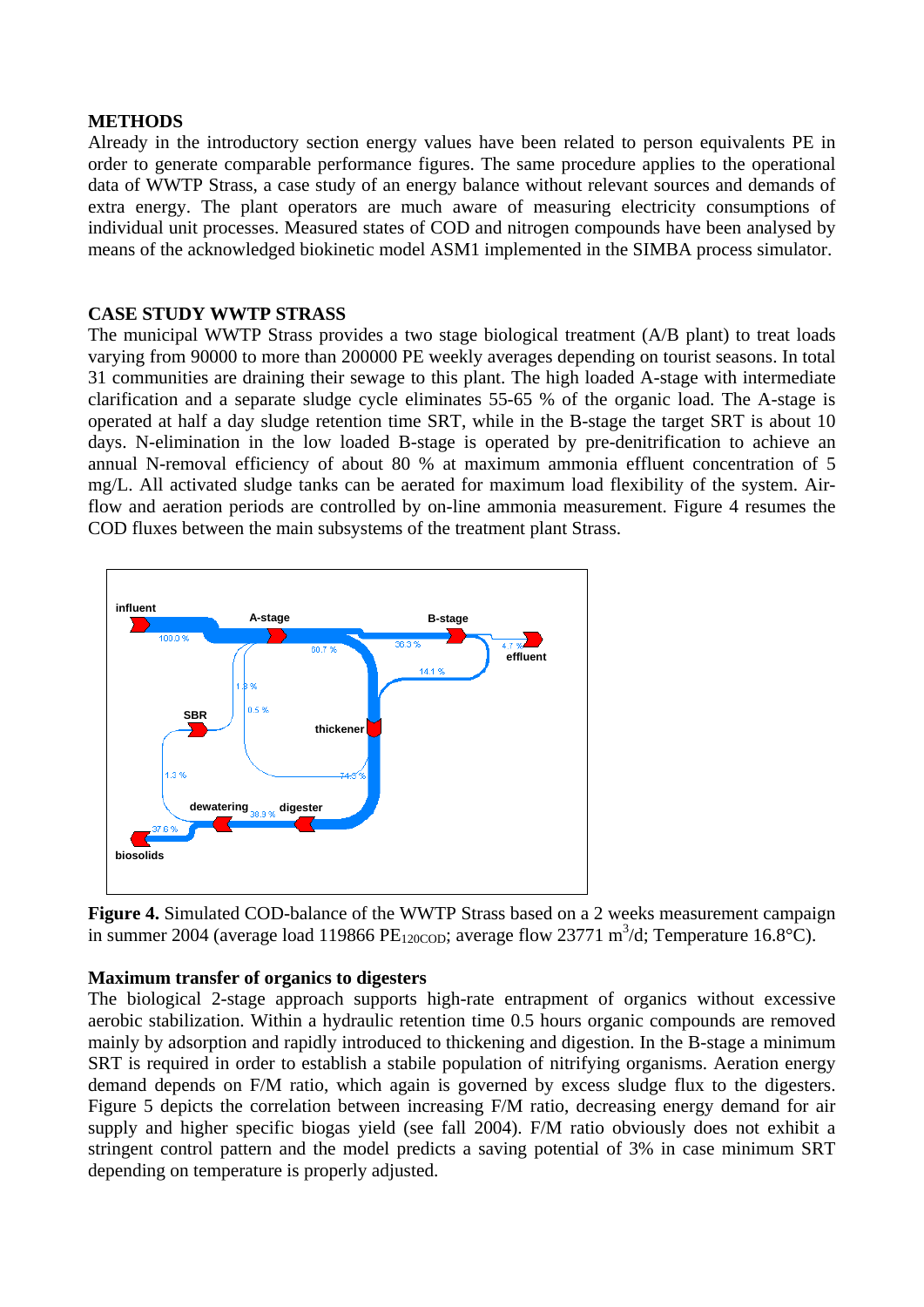

**Figure 5.** F/M ratio in [kg COD per kg aerobic VSS] is plotted against specific aeration energy demand and the biogas yield.

#### **Intermittent aeration controlled by on-line effluent ammonia**

Air supply needs to be governed by nitrification performance while heterotrophic growth should be predominantly based on nitrate reduction. That is why aerated reactor volume is stepwise increased on costs of denitrification volume depending on the actual load. Intermittent aeration is operated between two set-points of the on-line ammonia control strategy leading to extended aeration intervals in the afternoon (in Figure 6 DO of 2 mg/L in aeration zones of circulation tanks – partial depletion in-between). In case ammonia concentration continues to climb to the maximum threshold value the complete denitrification volume gets aerated. Nitrogen profiles in Figure 6 indicate stable low ammonia (right top) and fluctuating nitrate in the effluent (right bottom).



**Figure 6.** Simulated DO-profile during one day of on-line ammonia controlled intermittent aeration and dynamics in ammonia and nitrate concentrations during a 14 days run.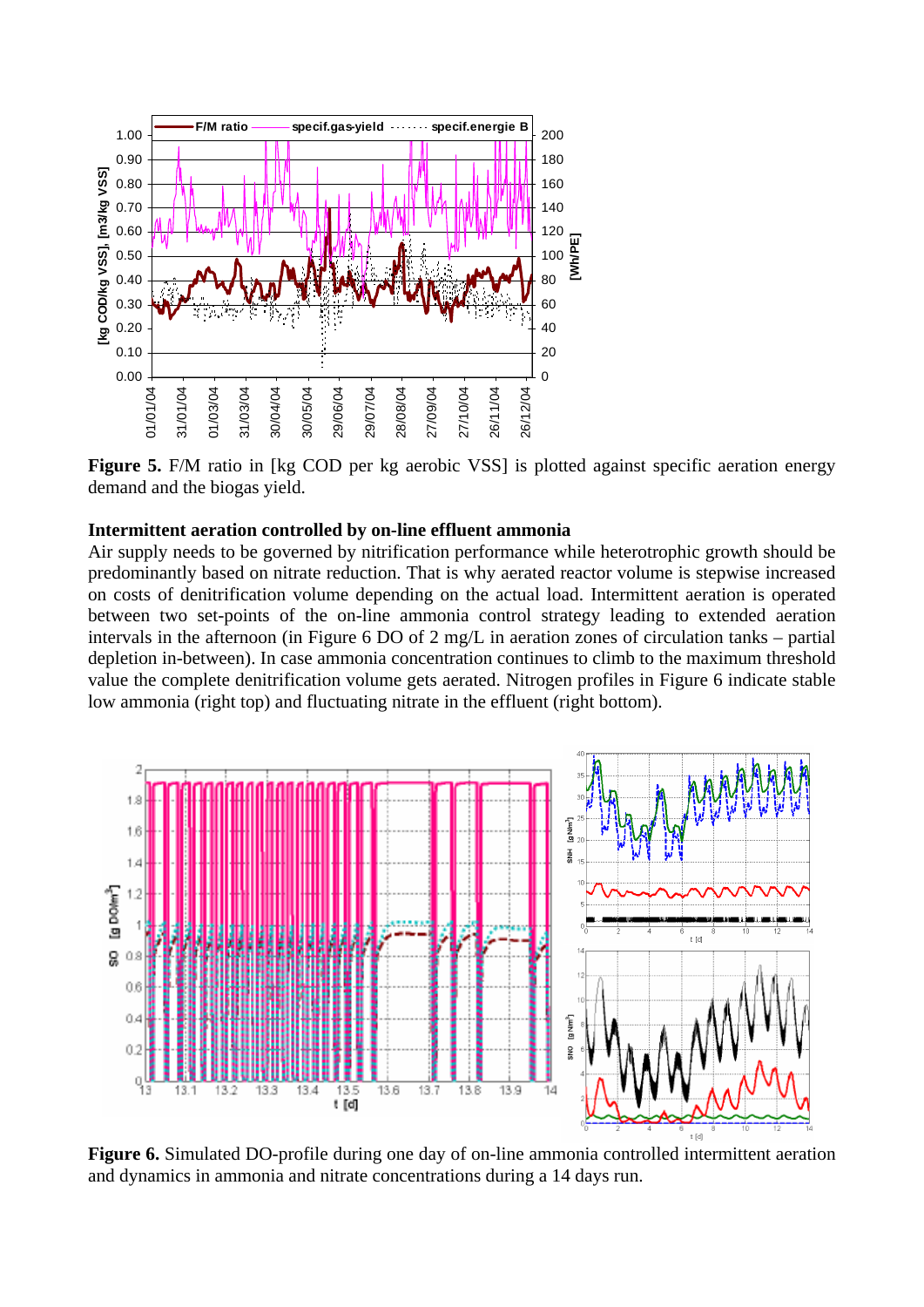

**Figure 7.** Energy demand of individual unit processes of the WWTP Strass.

# **High electrical efficiency from cogeneration**

In average the electricity demand of the B-stage is still the biggest player representing 47% of the total consumption (Figure 7). Relatively high consumption rates for influent pumping (9%) and for off-gas treatment (13%) due to site constraints should be noted. The percentage of energy selfsufficiency was steadily improved starting from 49% in 1996 to 108% in 2005 by many individual measures. A big step forward in energy production was the installation of a new 8 cylinder CHP unit which provides power of 340 kW in 2001. The data in Figure 8 shows an increase in gas production due to higher load and corresponding reduction in digester's SRT, while the specific gas yield was maintained fairly constant. This high gas yield of about 26 L/PE is converted to electrical energy by the CHP unit at an average efficiency of 38%.



**Figure 8.** Specific biogas yield and methane content in correlation with retention time.

### **Energy savings from side-stream treatment**

Probably the most significant individual optimisation step regards the side-stream treatment for filtrate from sludge dewatering. From 1997 to 2004 a SBR-strategy for nitritation/denitritation was